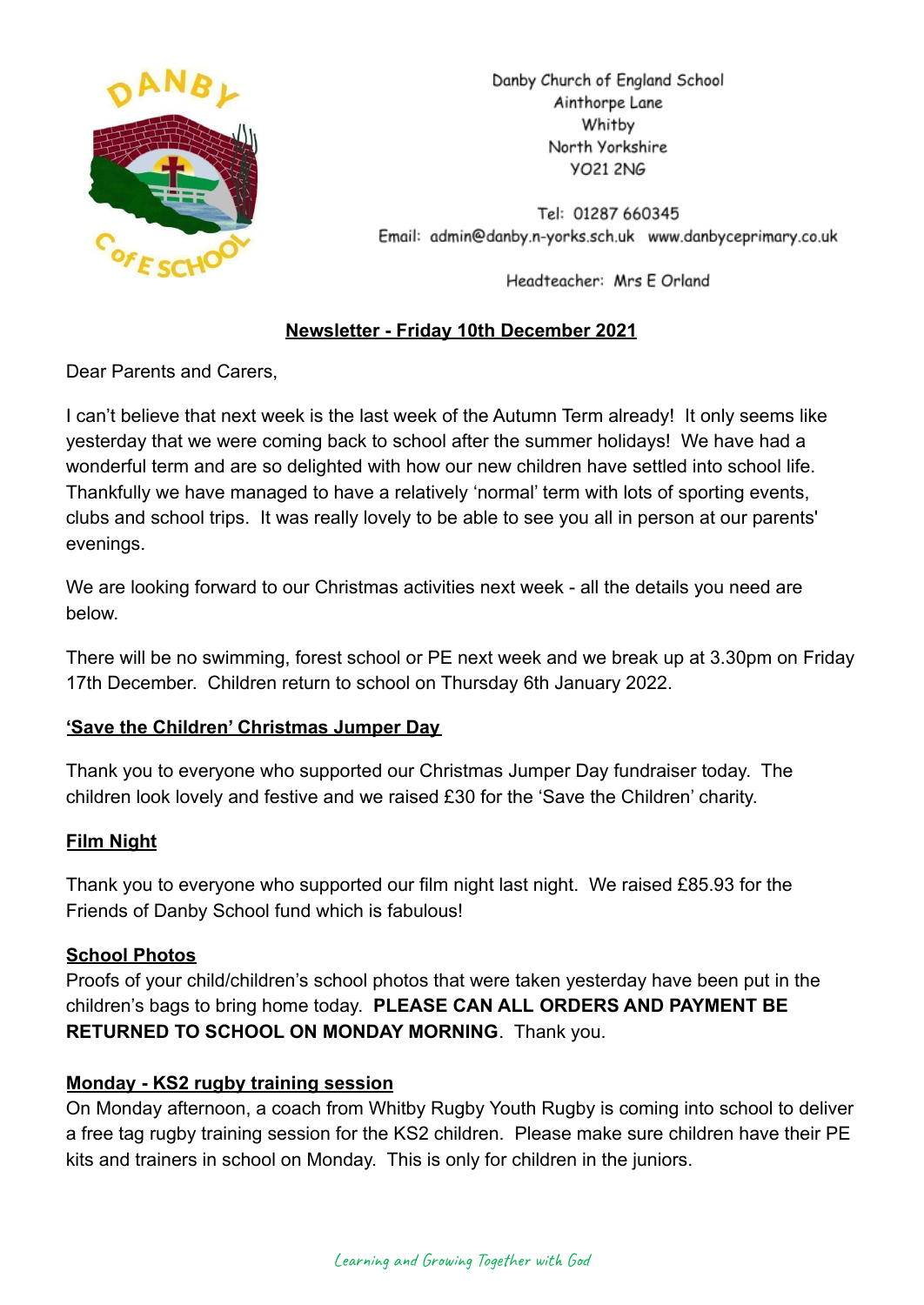## **Christmas Raffle**

Thank you to everyone who has bought raffle tickets for our Christmas Raffle. We have a fabulous list of prizes and there are still tickets left so if you would like to buy any, please contact Sarah in the school office. They are £1.00 per ticket, £5.00 per book. The raffle will be drawn in school on Tuesday and a list of winners will be made available.

### **Christmas Dinner**

Jen will be cooking a Christmas dinner for us in school on Wednesday 15th December. This will be Roast Turkey and all trimmings followed by Christmas biscuits. Children may wear a Christmas jumper that day instead of their school jumper if they wish.

### **Christmas Service**

Our Christmas service is scheduled to take place on Tuesday 14th December at St Hilda's Church, Danby Dale at 6pm.

At the time of writing we are planning to go ahead but with the following measures in place:

- Only two adults per family to attend
- Masks must be worn (we are informed that this is now a legal requirement for church services)
- Hand sanitiser to be used on entry
- Our school children will be sat separately in the choir stalls
- Social distancing between families is encouraged in the main seating area, an alternate pew system is in place in the church
- Refreshments will not be served after the service
- The service will be cancelled with short notice should the school receive further guidance or if there are covid cases within the school
- If this event is cancelled we will endeavour to record an event in school to send to parents as last year.

## **Christmas Party**

The children's Christmas party will be on Thursday 16th December in the afternoon after a party lunch.

#### **Easy fundraising**

Do you do your Christmas shopping online? If you do you could help FoDS raise money with no cost or effort from you! We are registered with easyfundraising.org.uk which gives the Friends of Danby School donations if you shop online and sign up to support Danby CE VA Primary **School.** 

It's a really easy way to raise money – you just use the easyfundraising site to shop online with more than 3,300 well known online stores like Amazon, Argos, John Lewis, ASOS, Booking.com, eBay, Boden, and M&S and when you make a purchase, the retailer sends us a free donation, at no extra cost to you.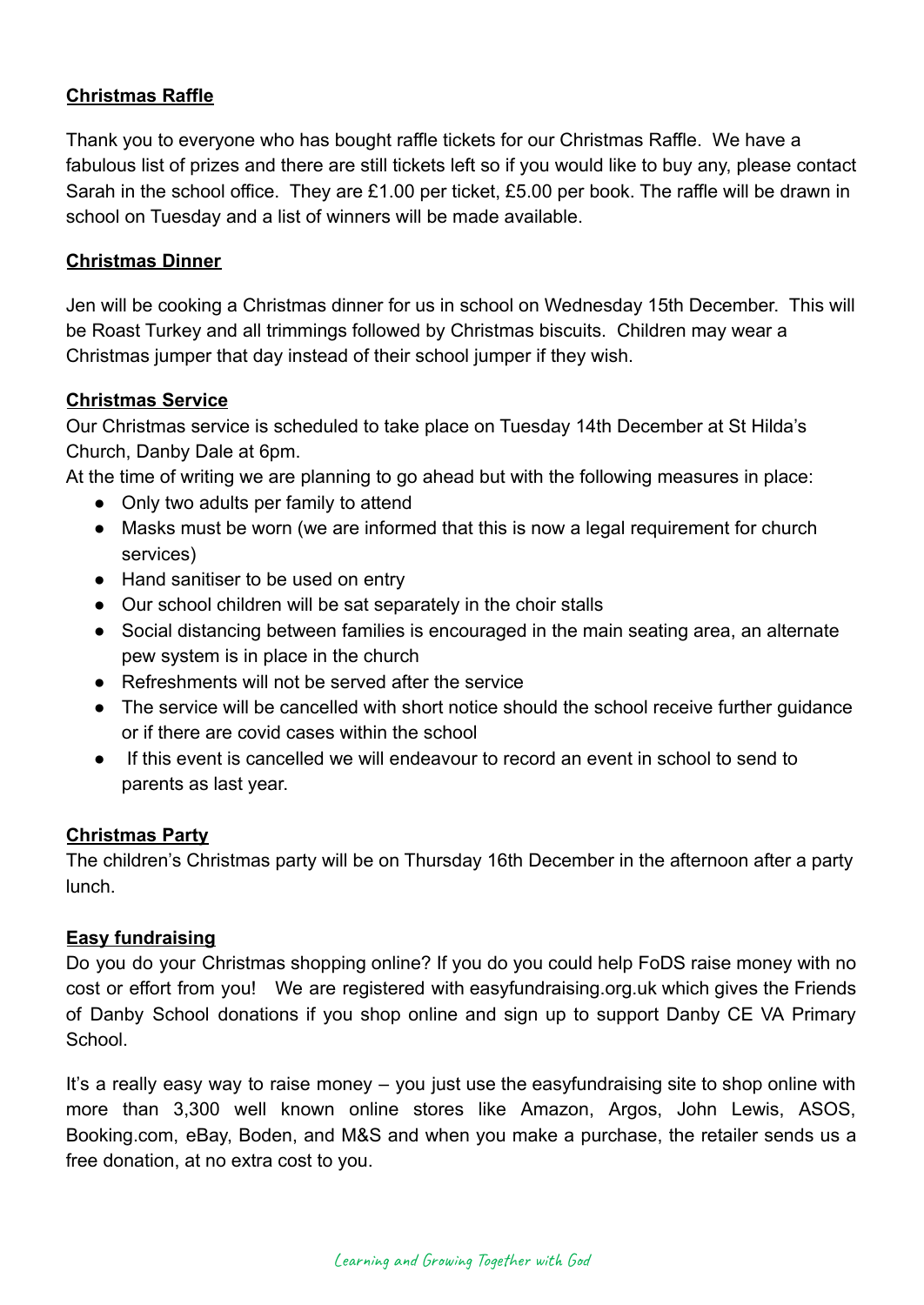FoDS would love to raise as much as possible for contributions towards travel costs, swimming lessons, residential trips and many more activities for the children.

Please visit our easyfundraising page at:

[Danby School Easyfundraising](https://www.easyfundraising.org.uk/causes/danbysch/?q=Danby%20School&cat=cause-autosuggest)

and click 'join us'. Thank you.

#### **Coop Community Fund**

If you haven't done so already, don't forget to support Danby School in the Co-op Community Fund. If you have a co-op membership card, just log onto your account and select our cause then swipe or scan your membership card every time you shop. [Click here](https://co-operate.coop.co.uk/groups/danby-church-of-england-primary-school/) for more information about our cause. Thank you in advance for your support to our children and our school.

#### **Diary Dates**

| <b>Swimming</b>                                                           | Thursdays, 13/1, 27/1, 10/2, 3/3, 17/3, 31/3 |
|---------------------------------------------------------------------------|----------------------------------------------|
| <b>Christmas Carol Service - St Hilda's</b><br><b>Church Danby at 6pm</b> | Tuesday 14th December                        |
| <b>School Christmas Dinner</b>                                            | Wednesday 15th December                      |
| <b>School Christmas Party Afternoon</b>                                   | Thursday 16th December                       |
| <b>Break up for Christmas holiday</b>                                     | Friday 17th December 2021 at 3.30pm          |

Next week I will be at Egton on Tuesday, Thursday morning and Friday afternoon, and Danby on Monday, Wednesday, Thursday afternoon and Friday morning.

With best wishes,

Lg Orland

Liz Orland Headteacher

**The information below has not changed but is still relevant.**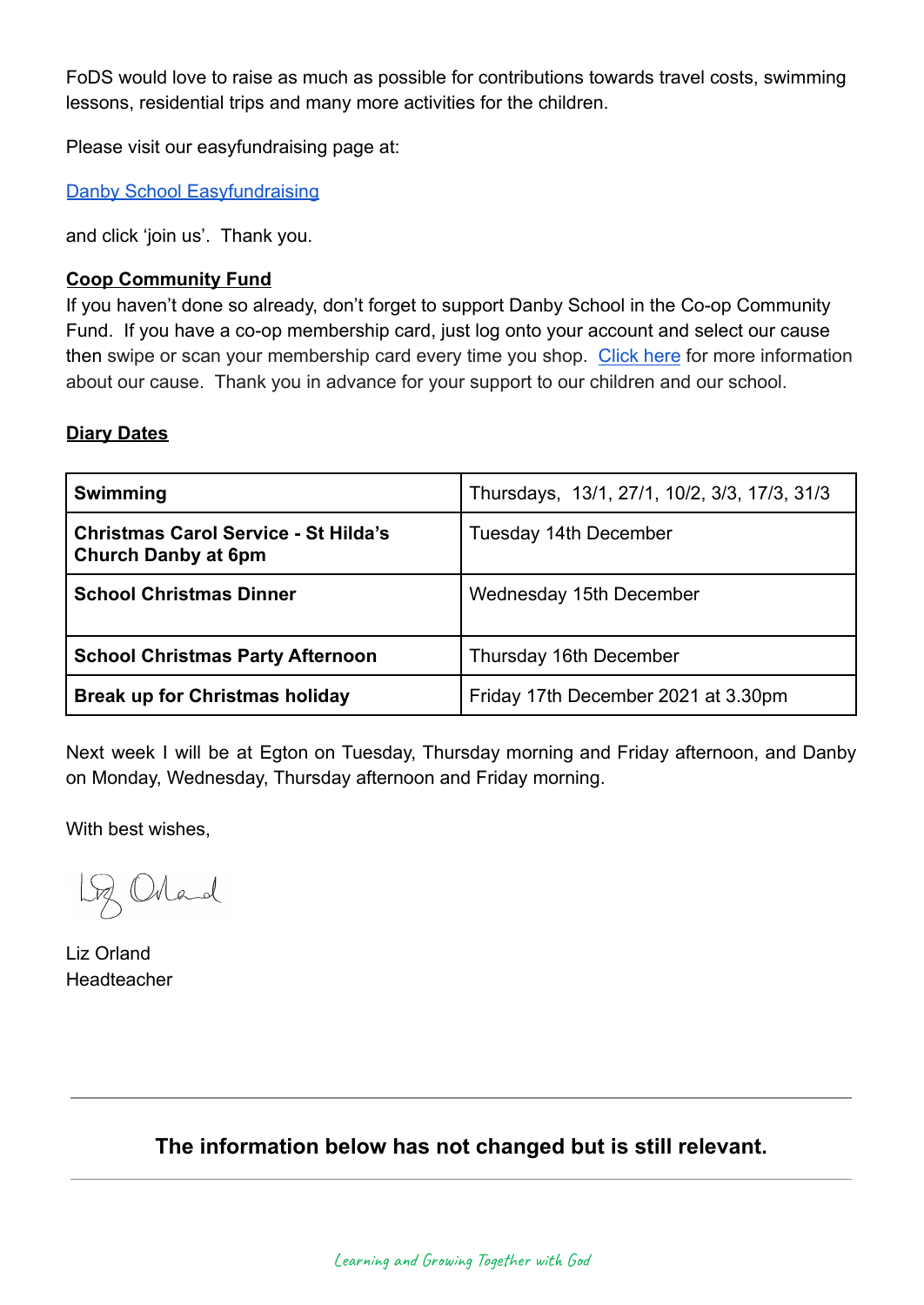## **Covid-19 current rules on self isolation**

Individuals are not required to self-isolate if they live in the same household as someone with COVID-19, or are a close contact of someone with COVID-19, and any of the following apply:

- they are fully vaccinated
- · they are below the age of 18 years and 6 months
- · they have taken part in or are currently part of an approved COVID-19 vaccine trial
- · they are not able to get vaccinated for medical reasons

Instead NHS Test and Trace will make contact and advise that a PCR test is taken.

Therefore, children are allowed to come to school even if someone in their household has tested positive but only if they have no symptoms themselves.

Pupils, staff and other adults must not come into the school if they have symptoms, have had a positive test result or other reasons requiring them to stay at home due to the risk of them passing on COVID-19 (for example, they are required to quarantine).

#### **Breakfast Club**

Just a reminder that breakfast club is available daily from 8am. Bookings are not always necessary. £2.50 per child including breakfast.

#### **Esk Moors Caring Activity Club**

The Kid's Activity Club run by Esk Moors Caring runs from 5.00pm - 6.00pm at Danby Village Hall and is only £2.00 per child. Children over 8 can attend unaccompanied, children between 5-8 years old, please bring an adult. Please support your local club if you can.

#### **Computers for Sale**

As both schools have shifted onto use of laptops and Chromebooks in our classrooms, we have a number of PC's, monitors and keyboards available for purchase from Danby School if anyone is interested. They have all been cleaned of any data and are ready to be collected immediately. All money raised will go into school funds. Payment can be made via bank transfer, cash or cheque and the full amount is payable on collection. Below is a list of available items:

## **PC**

Dell Optiplex 380 Small Form Factor Intel Pentium Dual-Core E5500 (2.8Ghz) 3GB RAM DVD-ReWriter 120GB Hard Disk Drive 8x USBs (6-Rear 2-Front) Inbuild Sound Inbuild Ghraphics (Intel G41 Express Chipset)